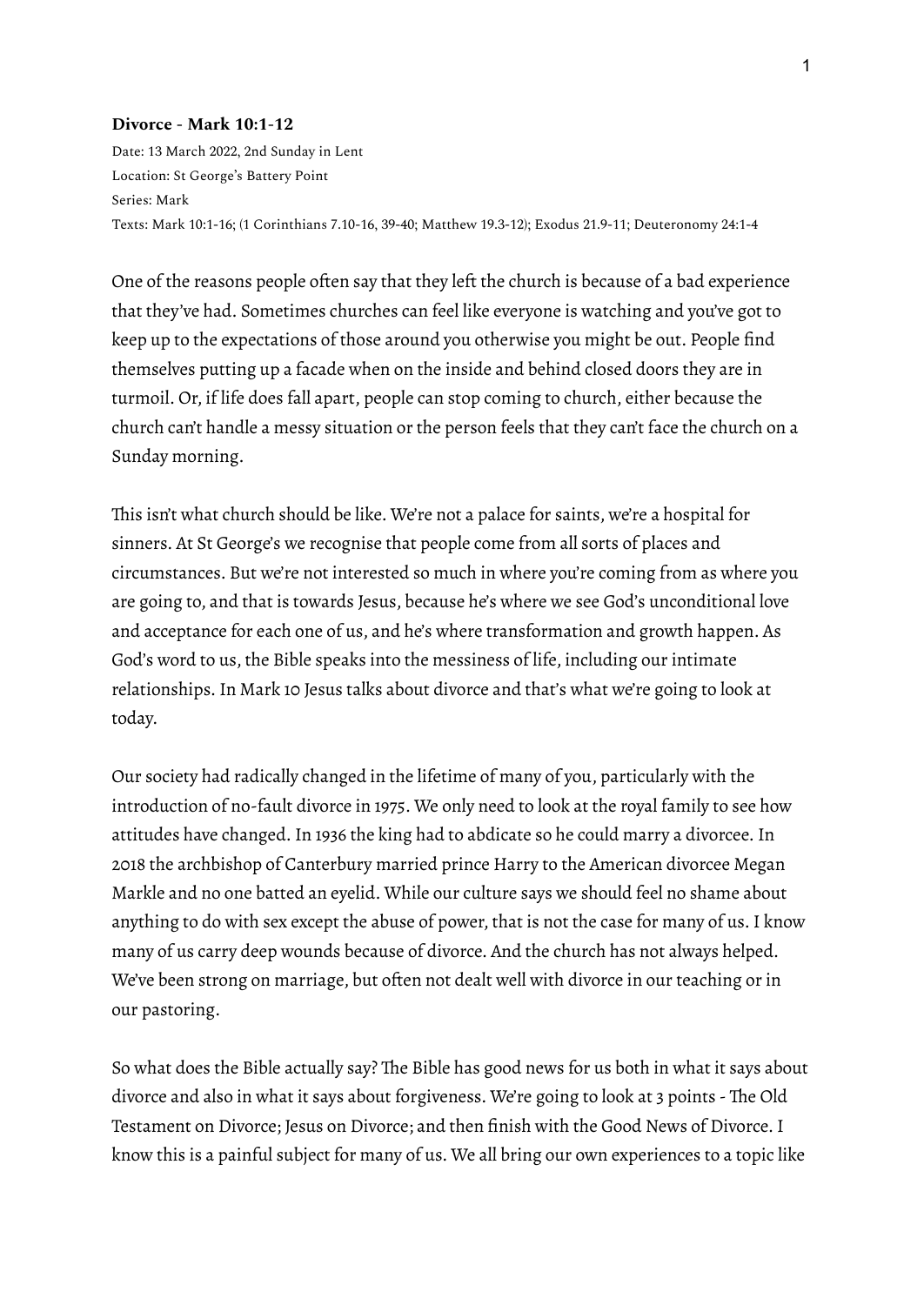this. Upfront I need to say I am not going to cover everything. Nor am I going to get every pastoral note right. And there is more that I need to learn from the Scriptures on this topic. But God's word always has a comfort and a challenge for us. And the big point to take home is this: we can make a mess of our lives. But God is in the business of making beauty out of brokeness.

### **1.Divorce in the OT**

The first thing to say about Divorce in the Old Testament is that God portrays his relationship with his people as a marriage. God is their husband and they are his bride. Actually it's more messy than that.In Jeremiah God pictures himself as a husband with 2 wives -Judah and Israel. But because of her spiritual adultery God divorces Israel and sends her away.

During the reign of King Josiah, the LORD said to me,"Have you seen what faithless Israel has done? She has gone up on every high hill and under every spreading tree and has committed adultery there.  $Z$  I thought that after she had done all this she would return to me but she did not, and her unfaithful sister Judah saw it. 8 I gave faithless Israel her certificate of divorce and sent her away because of all her adulteries. Yet I saw that her unfaithful sister Judah had no fear; she also went out and committed adultery. (Jeremiah 3.1-8)

Jesus famously speaks about divorce in Matthew and Mark. As we heard in our gospel reading in Mark 10.2

Some Pharisees came and tested him by asking,"Is it lawful for a man to divorce his wife?"

Jesus asks them,"What did Moses command you?" They reply,"Moses permitted a man to give his wife a certificate of divorce and send her away." This is a quote from Deuteronomy 24. This is what Deuteronomy says:

If a man marries a woman who becomes displeasing to him because he finds something indecent about her, and he writes her a certificate of divorce, gives it to her and sends her from his house, 2 and if after she leaves his house she becomes the wife of another man, 3 and her second husband dislikes her and writes her a certificate of divorce, gives it to her and sends her from his house, or if he dies, 4 then her first husband, who divorced her, is not allowed to marry her again after she has been defiled.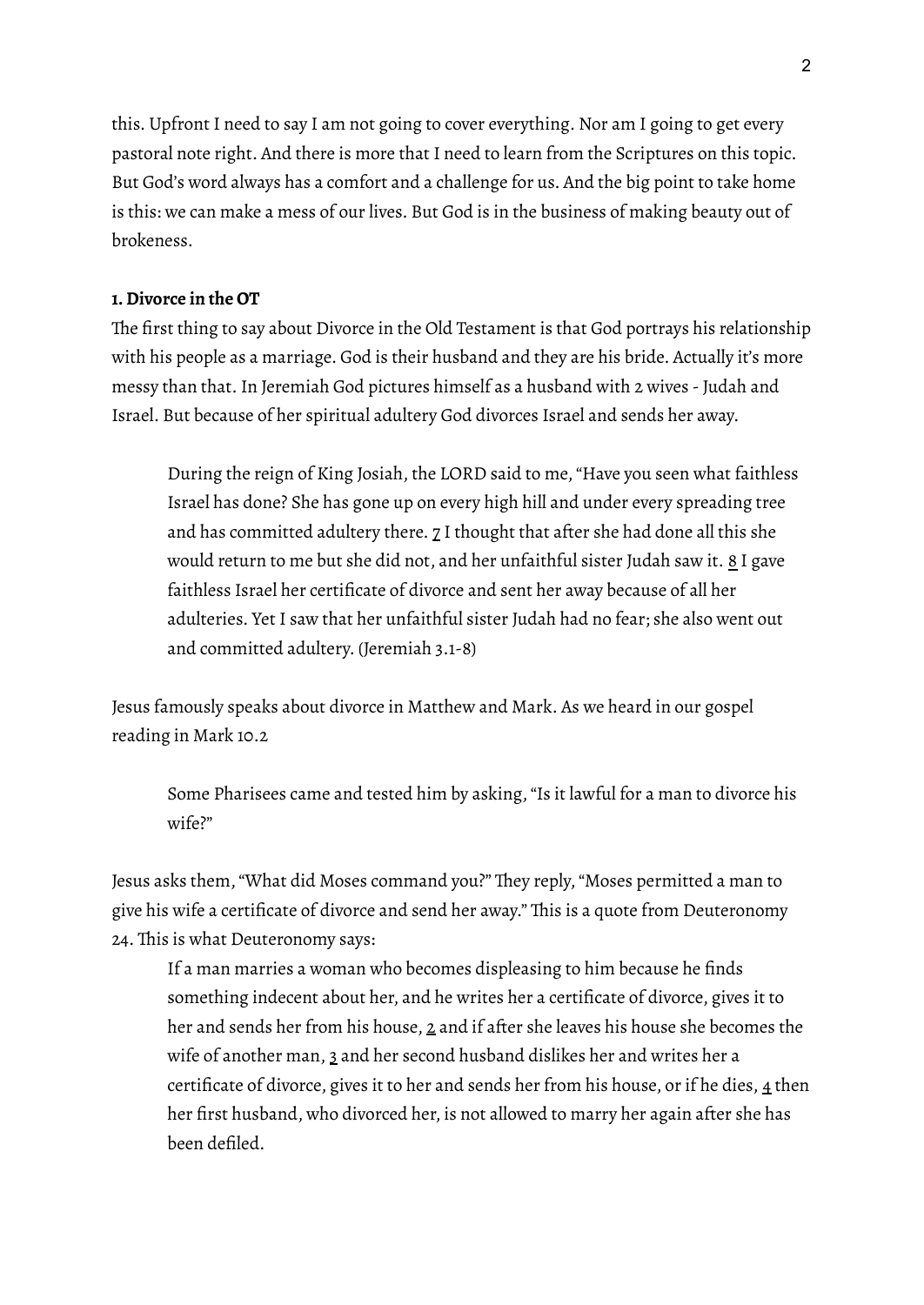There are few things to point out from this law. First, this law assumes that divorce happens. It is not a law permitting or forbidding divorce, rather it is regulating divorce. Second, this law describes how a man legally divorced his wife in Jewish law - namely he wrote her a certificate of divorce and then sent her out of his house. That certificate of divorce was actually a very significant legal protection for women.It meant she was free to remarry and find the vital security that a husband provided in the ancient world.

Where the law in Deuteronomy 24 focussed on the responsibility of the husband to give a certificate of divorce when divorcing his wife, the other law on divorce, found in Exodus 21, focussed on the rights of woman.

9 If he selects her for his son, he must grant her the rights of a daughter. 10 If he marries another woman, he must not deprive the first one of her food, clothing and marital rights.  $11$  If he does not provide her with these three things, she is to go free, without any payment of money.

The context for this law was the situation of desperate poverty where, to pay the family debt, a father might sell his daughter to another Jewish family to be a slave. Now, I appreciate that this verse raises all sorts of questions about the legitimacy of slavery and polygamy which I'm happy to field after the service. But even given that context this law says that as a wife, the slave girl is to be given the rights of a daughter, and that as a wife she has three rights in marriage - food, clothing and conjugal love. If the husband doesn't provide these, then she is free to leave him.

Notice that this is an example of case law. Most of the laws in the Torah are case law. That is, they are laws given for particular cases which establish a legal principle that can then be applied more broadly. So, in this case, Exodus 21 establishes three legitimate grounds for divorce in the Old Testament-the neglect of food, clothing and conjugal love; that is, withholding material support and physical and emotional affection.

If these principles cover neglect, then they also cover the situation of physical, emotional and financial abuse in a marriage. That is an escalation of harm. To withhold food, clothing and marital rights sounds a lot like what we might call coercive control.

Thomas Cranmer, the Archbishop of Canterbury under Henry VIII, sought to have this put into English law in the 1500s. This is what he said,

If a man is cruel to his wife and displays excessive harshness of word and deed towards her, as long as there is any hope of improvement, the ecclesiastical judge is to reason with him, rebuking his excessive violence, and if he cannot prevail by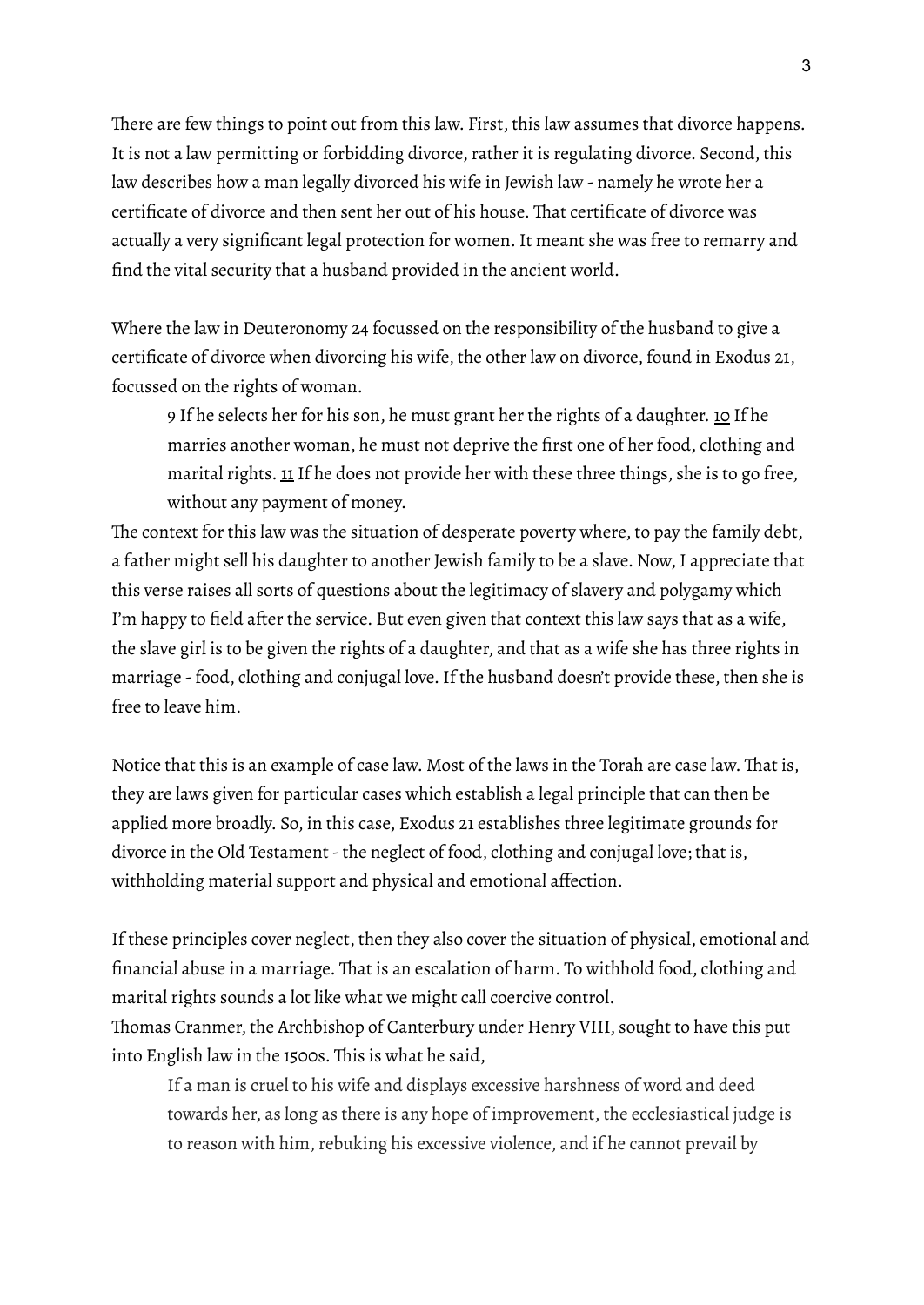admonitions and exhortations, he is to compel him not to inflict any violent injury on his wife …

But if the husband cannot be coerced either by bail or by guarantees, and if he refuses to abandon his cruelty by these means, then he must be considered his wife's mortal enemy and a threat to her life. Therefore, in her peril recourse must be had to the remedy of divorce, no less than if her life had been openly attacked ... it is our will that parties set free in this way may contract a new marriage (if they wish), while those convicted of the said crimes shall be punished either by perpetual exile or by imprisonment for life. 1

If you have sought a divorce because of neglect or abuse, the Bible says you were the wronged party and you had every right to do so. You need feel no guilt. You were not breaking God's law.I also need to say if you are in a situation where you are suffering abuse, you are free to leave. And my advice is that you may need to do so for your own safety, for the safety of your children and for the good of your partner. All the evidence says that abusers are highly unlikely to change.If anything their behaviour will only get worse. Speak to myself, Claire, or someone you trust and get help.

If you are the perpetrator of domestic violence hear this. You need to repent. Today. Because if you do not you will face the wrath of the God of the widow and the orphan who sees and who knows and who is a God of justice. Summon up your courage and get help to change. Please speak with myself or someone you trust.

There are some numbers at the end of this transcript for both women and men seeking help and safety.

Ok, so we've seen that Exodus says that neglect and abuse are valid grounds for divorce. What about what Jesus says in Mark 10 about adultery?

# **2.Jesus on Divorce**

# **Hillel v Shammai**

There was a fierce debate about divorce between two schools of Judaism in the first century. And in Mark 10 the Pharisees test Jesus to see which side of the debate he'll take. The debate was around Deuteronomy 24.1 which we read earlier.

If a man marries a woman who becomes displeasing to him because he finds something indecent about her, and he writes her a certificate of divorce

<sup>1</sup> [https://thinktheology.co.uk/blog/article/cranmers\\_five\\_reasons\\_for\\_divorce\\_and\\_remarriage](https://thinktheology.co.uk/blog/article/cranmers_five_reasons_for_divorce_and_remarriage)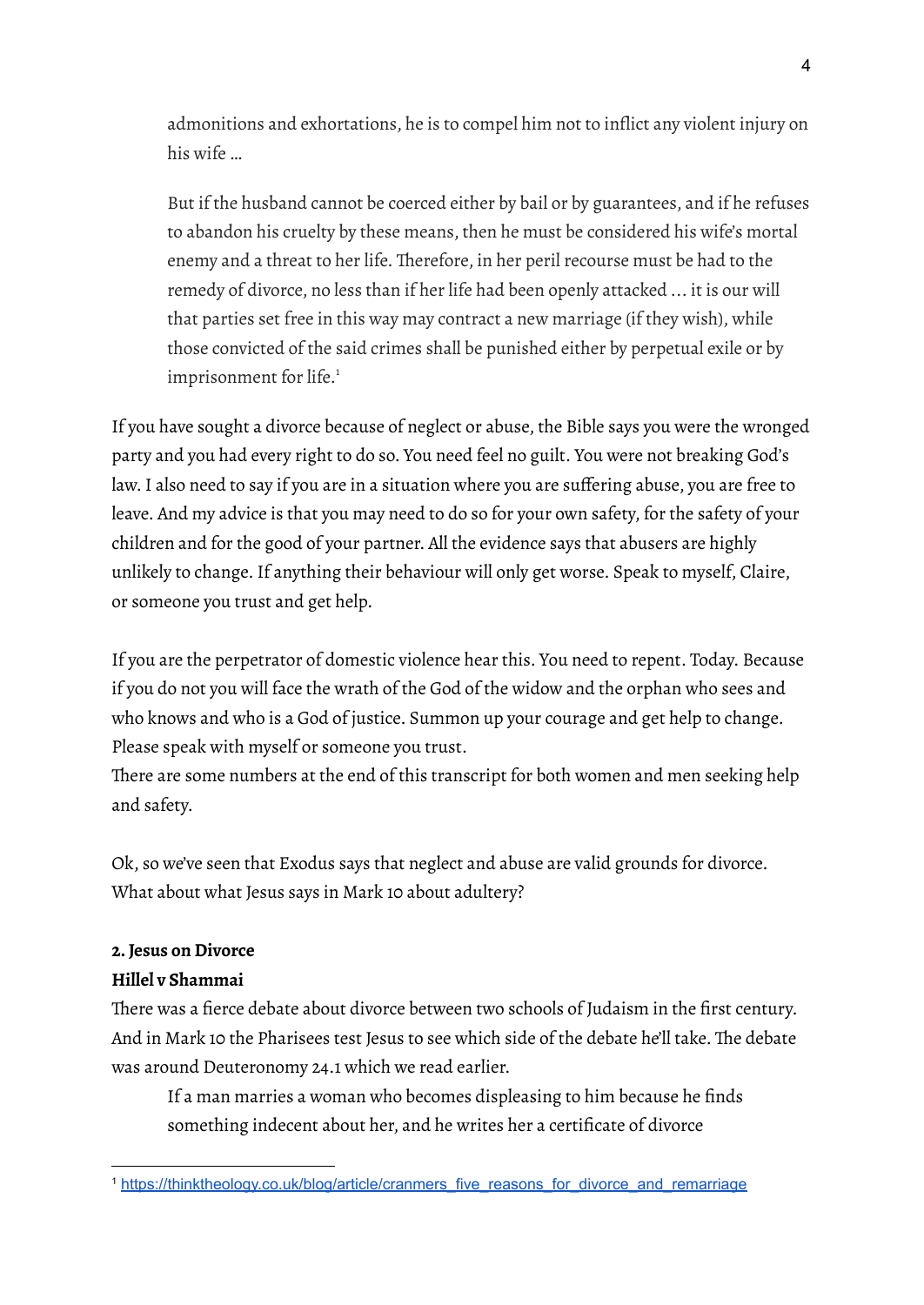The phrase translated '*something indecent*' is not specific. One rabbi who lived a generation before Jesus, Hillel interpreted the phrase as implying divorce for'any cause' , including things like burning the dinner or wanting to marry the secretary. Hillel's rival, Shammai said that no, the verse meant specifically divorce for the cause of sexual immorality, namely adultery.

In Mark's gospel the Pharisees ask Jesus,"Is it lawful for a man to divorce his wife?" Matthew's account of this exchange gives more details than Mark's. These extra details tell us that Jesus was being asked to adjudicate in the debate between Hillel and Shammai. So in Matthew's account the Pharisees ask,"Is it lawful for a man to divorce his wife for *any and every reason*?"

That is they were asking: "How do you read Deuteronomy 24? Do you follow Hillel's reading?" Hillel's 'any and every reason' divorce was the view that eventually triumphed in 1st century Judaism.It had the advantage of avoiding the embarrassment of having to prove in court that your wife had neglected you! Basically it meant the same thing as today's no fault divorce - except that it was only for men!

#### **Jesus on Divorce**

Reading Mark 10 then we need to keep in mind that Jesus is being asked,"Is it lawful for a man to divorce his wife for any and every reason?" Put in our terms,"Do you agree with no fault divorce?" With this in mind, Jesus' response becomes more clear. First he says, "It is because your hearts were hard that Moses wrote this law." That is to say, divorce is there as a concession to sin. But this is not how things are meant to be.

Jesus then goes on to say he is more interested in marriage than divorce. He quotes from Genesis 1 and 2 Jesus sums up the whole of Old Testament sexual ethics. Marriage is husband and wife, voluntarily entered into, to the exclusion of all others, for life. This is how God has made things to be. God takes marriage very seriously and so should we. And we should not pull that apart."Therefore what God has joined together, let no one separate."

When they're alone with Jesus, the disciples are for an explanation."What do you mean Jesus?" Again, Jesus'response in Mark is slightly different from Matthew, but with the context of the question being about no fault divorce we can see how the two fit together. Mark reads,

"Anyone who divorces his wife and marries another woman commits adultery against her. **12** And if she divorces her husband and marries another man, she commits adultery."

Matthew clarifies this by adding, "except for sexual immorality."<sup>2</sup>

<sup>2</sup> MAtthew 19.10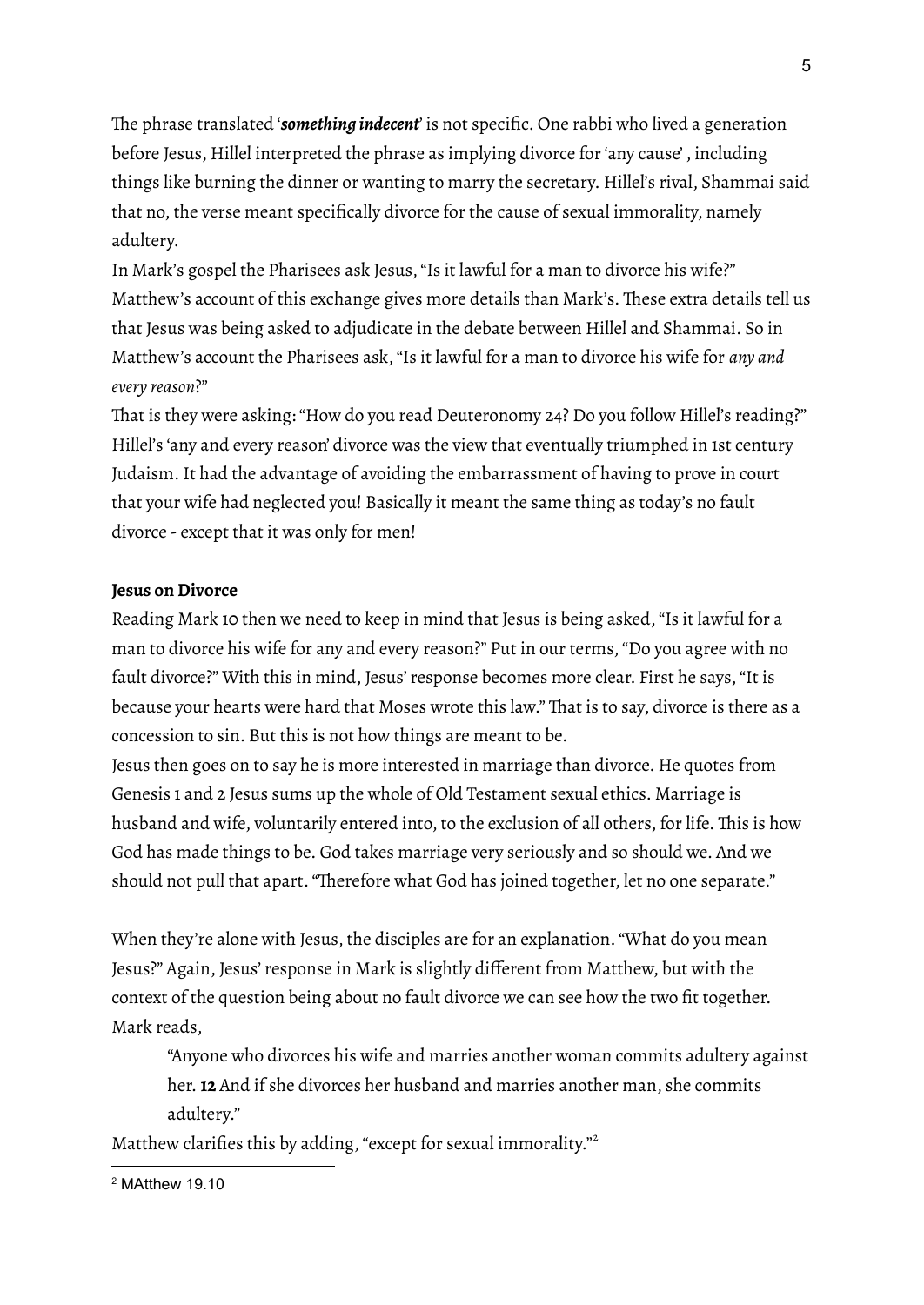Jesus clearly sides with Shammai. Divorce for'any and every reason' is just legalising infidelity. For Jesus, the reason for divorce Moses gives in Deuteronomy 24 is adultery. That gives 4 valid grounds for divorce in the Old Testament- when one's spouse withholds food, clothing or conjugal love or commits adultery. But does Jesus rule out the first three and say adultery is the only valid ground for divorce? I used to think so, but I don't think that's the best reading of this text or the rest of Scripture.

First, Jesus' answer specifically clarifies the interpretation of Deuteronomy 24. He is not necessarily commenting on Exodus 21.If he affirmed Deuteronomy 24, it's likely he affirmed Exodus 21 as well.

Second, Jesus says Divorce is a concession to human sinfulness.In the Old Testament hard heartedness is another way of saying unrepentant. The hardness of heart and lack of repentance that Jesus speaks about here are not so much on the part of the person seeking a divorce as on the part of the person being divorced. That is, I think what Jesus is saying is that divorce is a way that God gives for people to get out of a marriage where their partner is repeatedly and unrepentantly breaking their marriage vows and sinning against them. Jesus' teaching on divorce in Matthew 19 comes immediately after his teaching on what to do when someone sins against you and his teaching on forgiveness. Jesus speaks about repentance, mediation and forgiveness and these apply to marriage. But if these attempts fail to bring repentance, divorce is a valid option.

But what about remarriage? On the face of it, it looks like Jesus' words in Mark forbid remarriage, or at least say to remarry is to commit adultery. But again, I think the context of this debate is important.In Mark 10, Jesus is saying how to interpret the words "something indecent" in Deuteronomy 24, and his verdict is that "something indecent" means infidelity. He is not prohibiting remarriage for those divorced on legitimate grounds.In fact the certificate of divorce in Deuteronomy 24 specifically states that the divorced person is free to remarry. It's a bit of a complicated argument, but basically this is what Paul says in 1 Corinthians 7 as well. Death and divorce end a marriage and leave a person free to remarry.<sup>3</sup>

Ok, so let's step back and summarise what we've seen today.

First, the Old Testament outlines valid reasons for divorce as neglect, abuse and adultery. Second, Jesus taught that marriage was created by God and that the marriage vows should not be broken.

<sup>3</sup> 1 Corinthians 7:15, 39; cf. David Instone-Brewer, *Divorce and Remarriage in the Church*, Paternoster, 2003.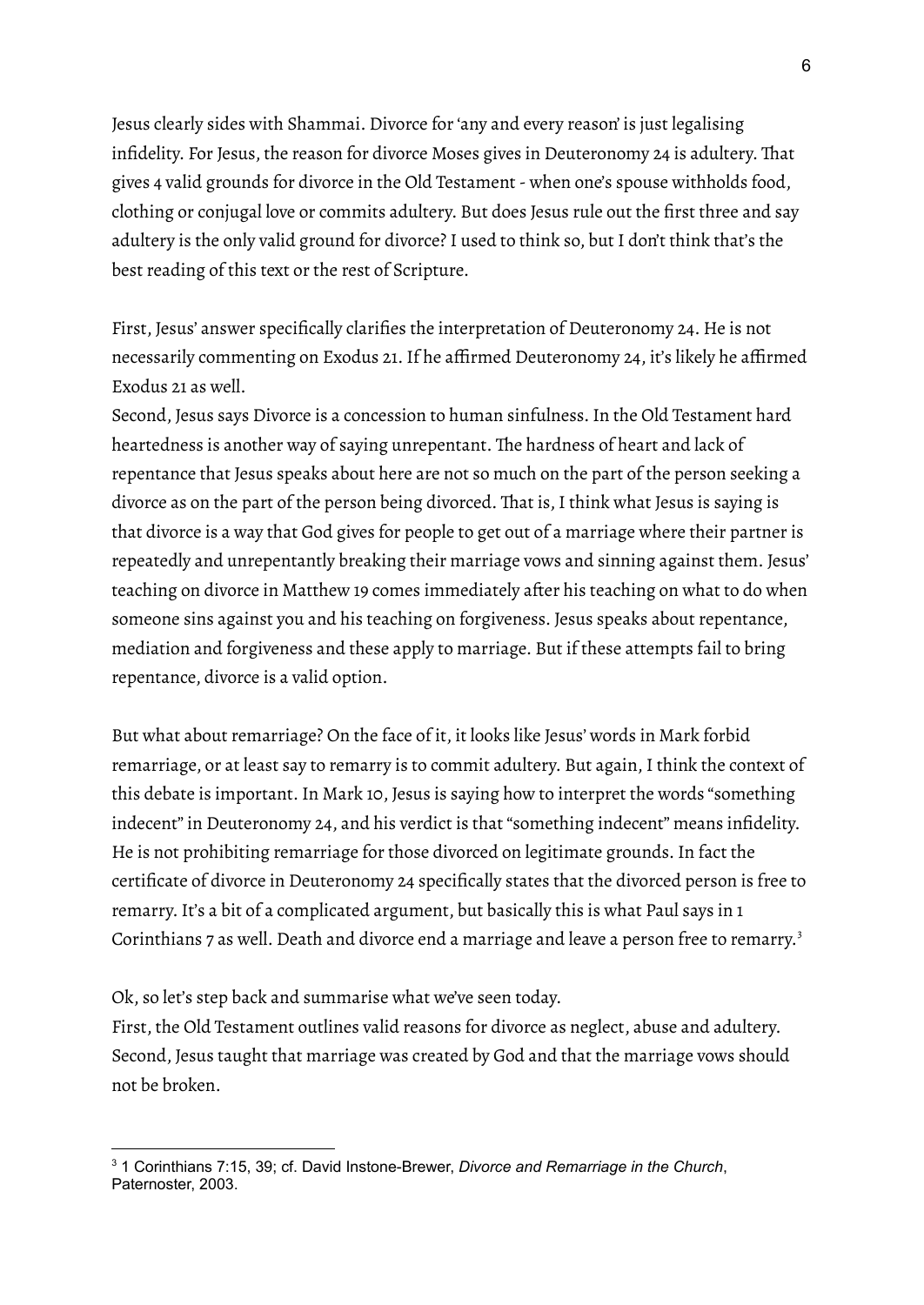Third, Jesus taught that when marriage vows were broken, reconciliation, meaning both repentance on the part of the guilty party and forgiveness on the part of the innocent, were to be sought.

Fourth, Jesus taught that where there was consistent unrepentant breaking of the marriage vows, divorce was a legitimate option for Christians.

Fifth, that once divorced a person is free to remarry.

#### **The Good News of Divorce**

What then is the good news of divorce? First, it is that there is a God given way out of an abusive marriage. Even in situations when there is no abuse divorce can be a way to stop the consequences of a relationship breakdown getting worse. But there is always sorrow and pain and suffering when marriage vows are broken. Where is the good news then? The good news of divorce is the same good news for all of us - while we were still sinners Christ died for us. We can and do fail in all sorts of areas of life, and that includes marriage. But God's love never fails. His mercy is new every morning. His forgiveness is wide and deep for all who repent. And he is at work to heal and restore. And as we look to the cross there we see he will never leave you or forsake you, even if you find yourself in divorce. At the cross we see that God is faithful and true. He will never break his promises to us. He will never divorce his bride, the Church, for whom Christ died to present her holy and radiant in his sight. As Paul says in 1 Corinthians 6 - you were washed, you were sanctified, you were justified in the name of the Lord Jesus Christ and by the Spirit of our God.

If you or someone you know is impacted by sexual assault, domestic or family violence call: Emergencies: 000 1800 Respect National Helpline: 1800 737 732 Women's Crisis Line: 1800 811 811

> Sexual Assault Support Service (SASS) Southern Tasmania: 03 6231 1817 (24/7) 03 6231 1811 (B/H) Relationships Australia: 1300 364 277 Lifeline Australia: 13 11 14 Domestic Violence Unit: 1800 633 937

> > Kids Help Line: 1800 551 800

For Men